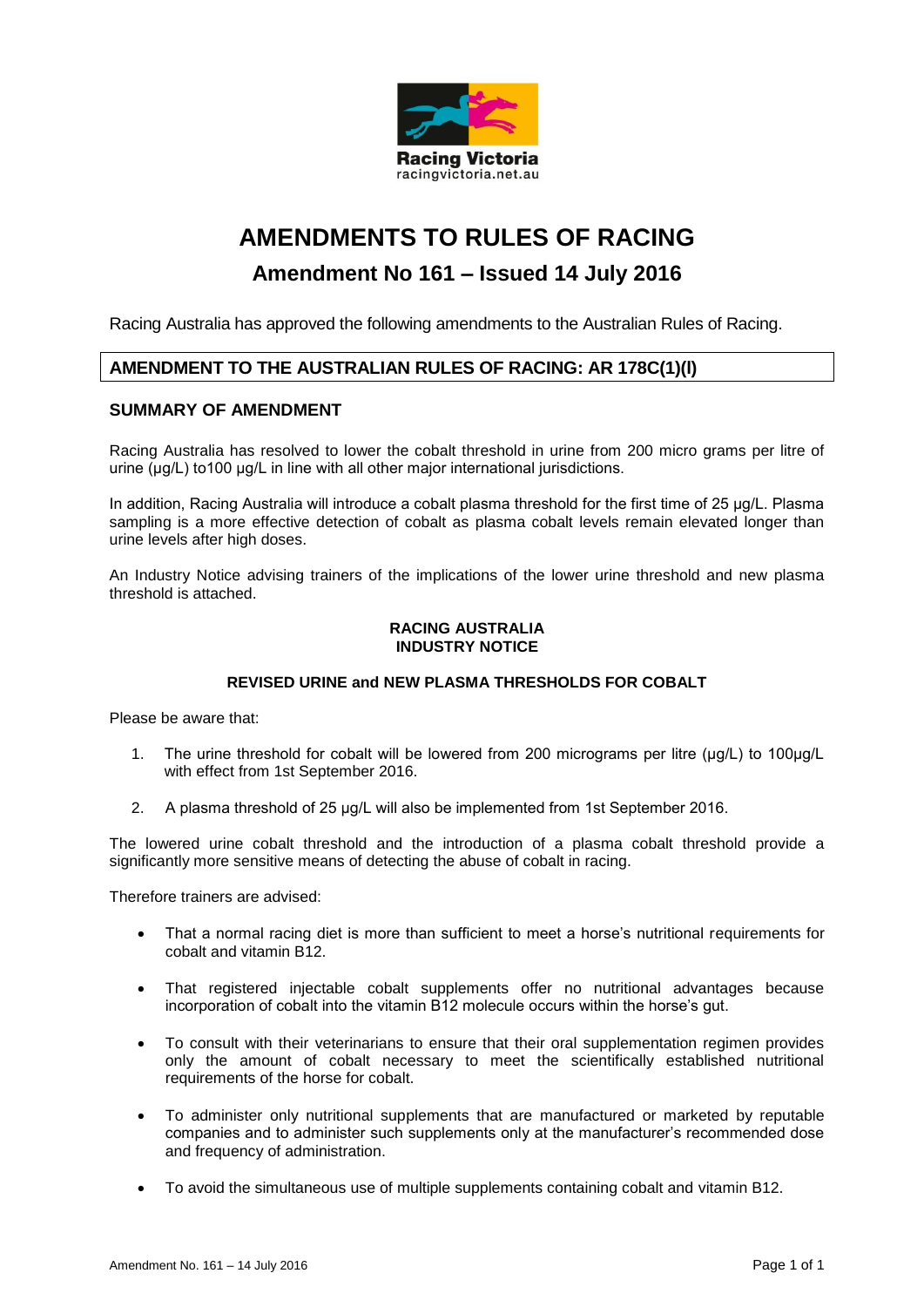- That administering products that are inadequately labelled, that make claims to enhance racing performance or to be 'undetectable', or which are marketed over the internet is extremely unwise.
- To comply with the one clear day restriction on the injection of any substance prior to racing.

#### **Please direct any queries to the Stewards/Veterinary Department.**

## **Amendments effective from 1 September 2016**

## *AR 178C(1)(l) BE DELETED AND REPLACED AS FOLLOWS:*

AR 178C(1)

(l) Cobalt at a mass concentration of 200 micrograms per litre in urine.

#### AR 178C(1)

(l) Cobalt at a mass concentration of 100 micrograms per litre in urine or 25 micrograms per litre in plasma.

## **AMENDMENT TO THE AUSTRALIAN RULES OF RACING: AR 64H & AR47(3)**

## **SUMMARY OF AMENDMENT**

AR 64H prohibits shockwave therapy within seven clear days of racing and links the therapy to eligibility to race.

Whilst Racing Australia supports the concept that shockwave therapy should not be given within seven clear days of racing, it believes that not all breaches of AR 64H should necessarily have the one outcome, that being a mandatory placing disqualification. Stewards should have the opportunity to look at all the circumstances and decide if a horse should be disqualified.

Therefore, AR 64H is redrafted to allow Stewards a discretion as to whether or not to disqualify a horse and read in conjunction with AR 47(3) effectively making post-race disqualifications of placing mandatory.

AR 47(3) provides, amongst other things, that any horse that runs in a race for which it is ineligible, shall be disqualified from the race.

Consequently, AR 47(3) is re-drafted to provide that ineligible horses be subject to a discretionary decision to disqualify by the Stewards.

## **Amendments effective from 1 August 2016**

## *AR 64H BE DELETED AND REPLACED AS FOLLOWS:*

**AR 64H** A horse that has been subjected to any form of shock wave therapy shall not be eligible to participate in any race or trial for seven clear days excluding the day of treatment and day of race or trial following such therapy.

#### AR 64H

(1) A horse that has been subjected to any form of shockwave therapy is ineligible to participate in any race, official trial or jumpout at any time during the seven clear days (as defined in AR 1) following midnight on the day on which the shockwave therapy was administered.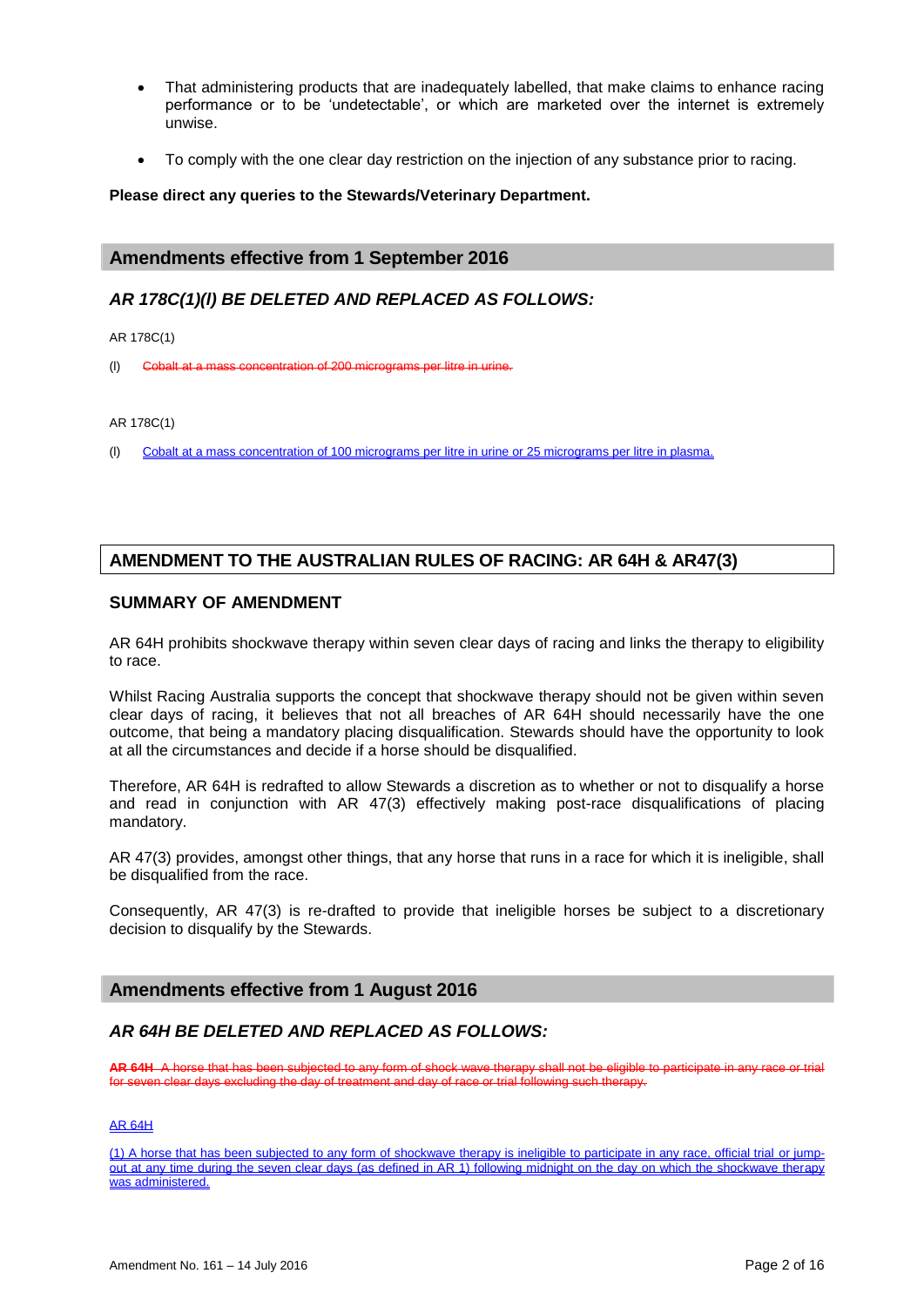(2) Where a horse has been nominated and/or entered for a race, official trial or jump-out, a person must not administer, cause to be administered, attempt to administer or be a party to the administration of any form of shockwave therapy to a horse, at any time within seven clear days (as defined in AR 1) of that race, official trial or jump-out.

(3) A trainer must not enter or permit a horse to participate in any race, official trial or jump-out where the horse has been subjected to any form of shockwave therapy during the seven clear days (as defined in AR 1) prior to the race, official trial or jump-out.

(4) Where a horse has been subjected to, or the Stewards reasonably suspect a horse has been subjected to, any form of shockwave therapy at any time during the seven clear days (as defined in AR 1) prior to the day of a race, official trial or jump-out, the Stewards may order the withdrawal of the horse from the relevant race, official trial or jump-out.

(5) Any person who breaches AR 64H(2), or trainer who breaches AR 64H(3), commits an offence and may be penalised.

*Note: For the purpose of AR 64H and by way of example, if a horse was subjected to any form of shockwave therapy at any time on a Monday (1st day of month), that horse would be ineligible to trial or race until the Tuesday in the following week (9th day of month).*

## *AR 47(3) BE DELETED AND REPLACED AS FOLLOWS:*

#### AR 47

(3) Any horse that runs in a race for which it was ineligible, or in which it carried less than the weight prescribed by the  $\overline{\phantom{a}}$  ditions of the race, shall be disqualified for the race.

#### AR 47

- (3) Any horse that runs in a race:
	- (a) for which it is ineligible, may be disqualified; (b) in which it carries less weight than the weight it should carry, shall be disqualified for the race, provided that a rider shall
		- be allowed by the Clerk of the Scales a half kilogram for the weight of his bridle.

## **AMENDMENT TO THE AUSTRALIAN RULES OF RACING: AR 64N**

## **SUMMARY OF AMENDMENT**

There is no restriction on how close to race day a vaccine may be given to a horse.

Whilst in Queensland, by virtue of QRLR35(3), horses are prohibited from starting in a race, trial or jump-out within seven clear days of Hendra vaccination, no such prohibition occurs for example, in the Northern Rivers region of NSW where a proportion of horses have been vaccinated. Other equine vaccines are also known to produce transient local and systemic reactions following their administration, and a similar prohibition from starting for seven clear days after their administration should be considered.

As a vaccinated horse could present OH&S and integrity concerns, it is undesirable to have horses in competition inside seven clear days of such vaccinations. Consequently, Racing Australia has decided that a seven clear day rule be introduced with an additional provision that vaccinations be included in the horse's treatment record.

#### **Amendments effective from 1 August 2016**

## *AR 64N BE ADDED AS FOLLOWS:*

#### AR 64N

(1) A trainer must not enter or permit a horse that has been vaccinated against, including but not limited to, equine herpesvirus 1 and 4, equine influenza, Hendra virus, strangles or tetanus, to participate in any race, official trial or jump-out during the seven clear days (as defined in AR 1) following midnight on the day the vaccination was administered.

(2) A trainer must ensure a record of any administration of a vaccine is included in the trainer's record of treatment for such horse in accordance with the requirements of AR 178(F)(1).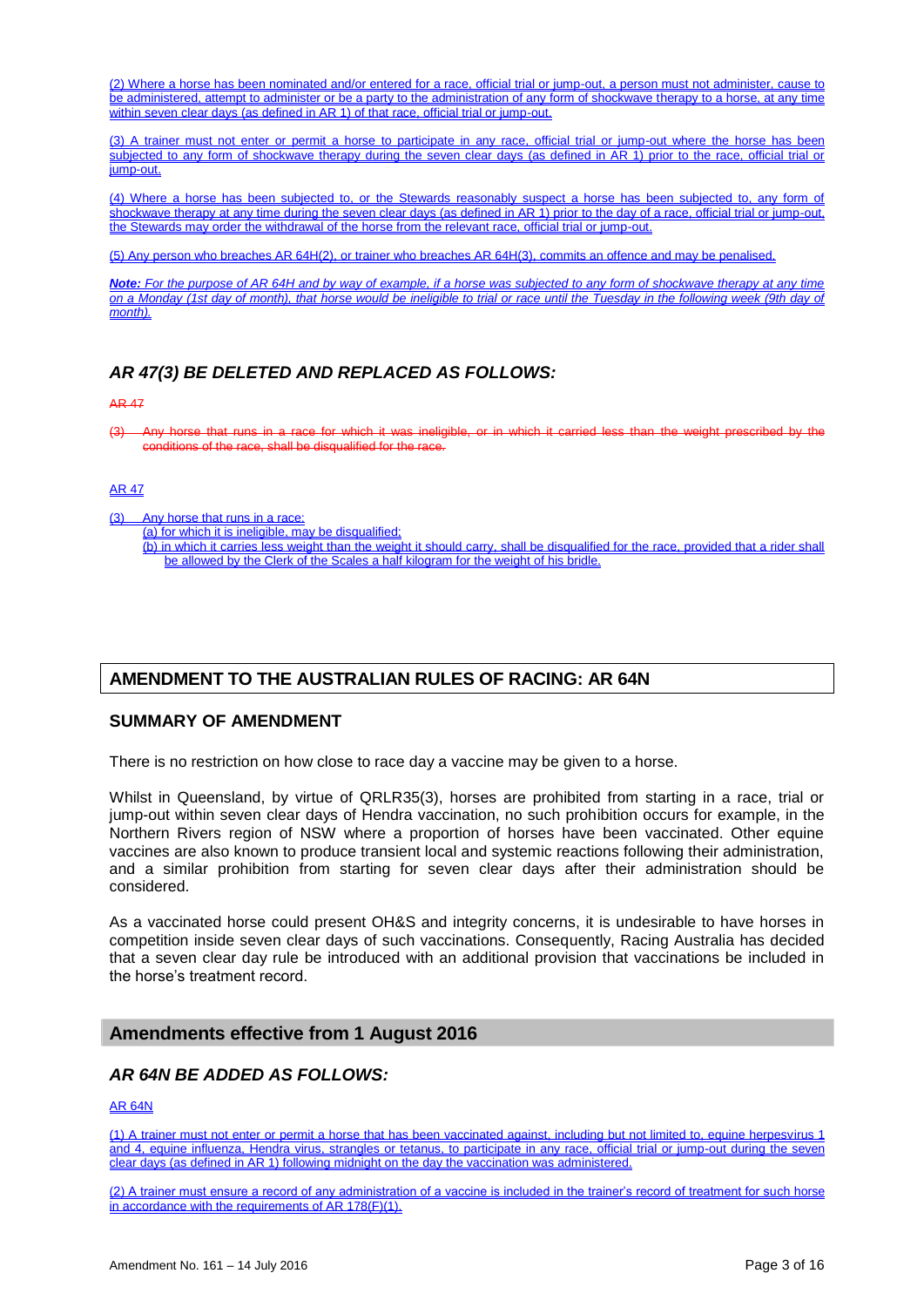(3) Where a horse has been administered a vaccine, or the Stewards reasonably suspect that a horse has been administered a vaccine, during the seven clear days prior to the day of a race, official trial or jump-out, the Stewards may order the withdrawal of the horse from the relevant race, official trial or jump-out.

(4) Any trainer who breaches AR 64N(1) or AR 64N(2) may be penalised.

*Note: For the purpose of AR 64N and by way of example, if a horse was subjected to a vaccine administration at any time on a Monday (1st day of month), that horse would be ineligible to race until the Tuesday in the following week (9th day of month).*

#### **AMENDMENT TO THE AUSTRALIAN RULES OF RACING: AR 1 & AR 177B(5)**

#### **SUMMARY OF AMENDMENT**

Racing Australia believes that a definition of possession needs to be added to AR 1 to include an object/article found in a place under the control and supervision of the licensee.

Consequently a change has been made to AR 177B(5) so that it refers to possession instead of defining possession as is currently the case.

#### **Amendments effective from 1 August 2016**

#### *AR 1 DEFINITION OF 'POSSESSION' BE ADDED AS FOLLOWS:*

**"Possession"** for the purposes of the Rules means:

(a) an article or thing is in the custody of a person;

(b) the person has and exercises access to the article or thing; or

(c) the article or thing is found at any time on premises used in any manner in relation to the training or racing of horses and the person occupies or has the care, control or management of those premises or owns, trains or is in charge of horses at those premises,

provided that sub-paragraph (c) does not apply if the person proves that he did not know of the existence or the identity of the article or thing.

## *AR 177B(5) BE DELETED AND REPLACED AS FOLLOWS:*

#### **AR 177B**

(5) If any substance or preparation that could give rise to an offence under this rule if administered to a horse at any time is found at any time at any premises used in relation to the training or racing of horses then any owner, trainer or person who owns, trains or races or is in charge of horses at those premises is deemed to have the substance or preparation in their possession and such person shall be guilty of an offence and liable to penalty.

#### **AR 177B**

(5) Any person who has in his possession any substance or preparation that could give rise to an offence under this rule if administered to a horse at any time shall be guilty of an offence and may be penalised.

## **AMENDMENT TO THE AUSTRALIAN RULES OF RACING: AR 140(aa)**

#### **SUMMARY OF AMENDMENT**

Currently, AR 140(b) requires the rider of a horse to report to the stewards as soon as is practicable anything which might have affected the running of their horse in a race.

The Rules do not require the rider of a horse to report to the stewards (or anyone else) any condition or incident which occurs prior to the race which might affect the running of the horse in the race.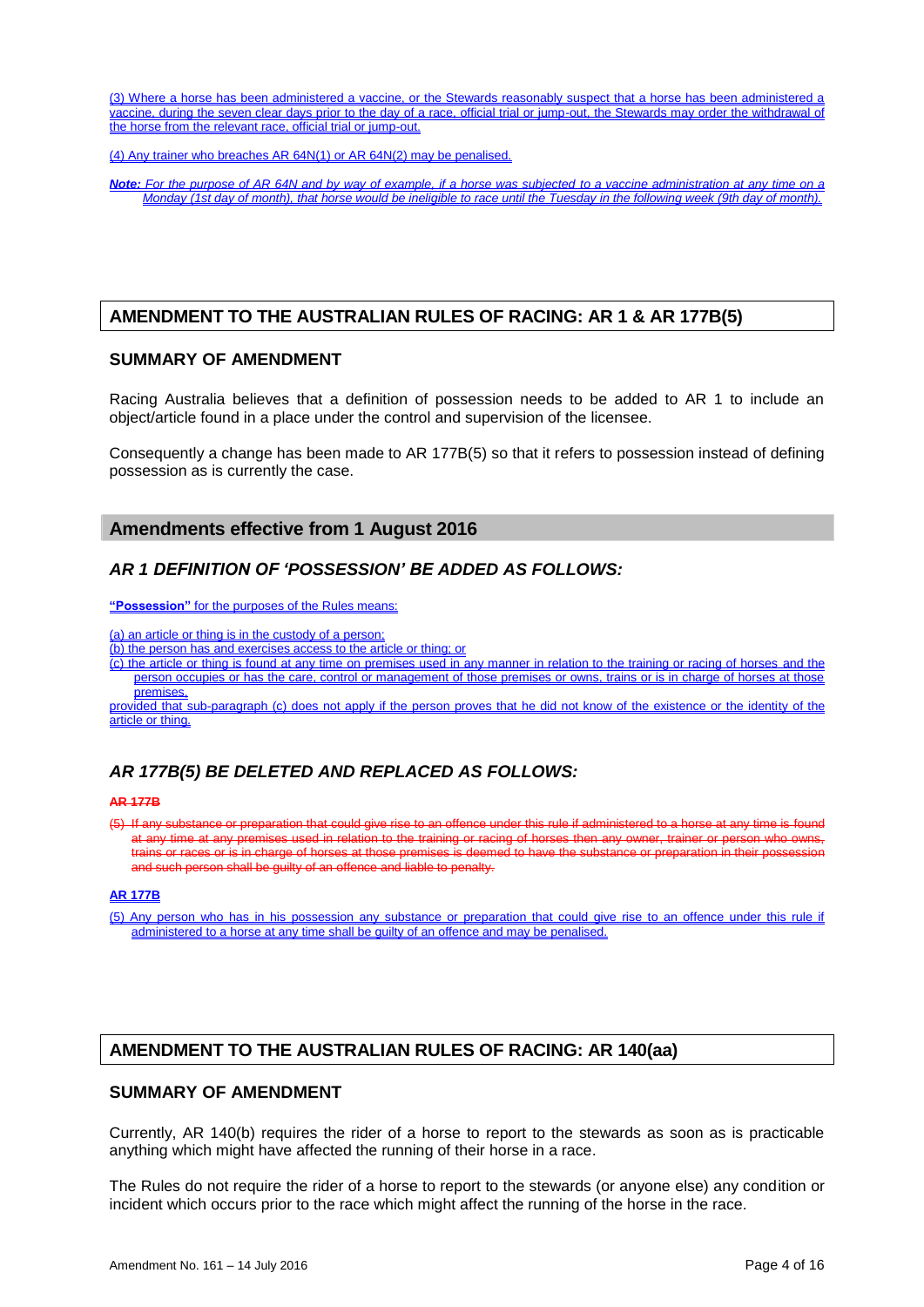Racing Australia believes that there ought to be a specific rule to require riders to report pre-race incidents or occurrences which might affect the performance of the horse in the race.

## **Amendments effective from 1 August 2016**

## *AR 140(aa) BE ADDED AS FOLLOWS:*

AR 140

(aa) The rider of a horse must report any pre-race occurrence or incident involving or affecting the horse occurring after the order to mount which may impact the running or performance of the horse in the race. The report by the rider must be made to the Stewards or, in the absence of the Stewards, to the race starter, prior to the start of the race.

#### **AMENDMENT TO THE AUSTRALIAN RULES OF RACING: AR 64M**

#### **SUMMARY OF AMENDMENT**

With the introduction of AR 64M in August 2014 introducing an eight clear day stand down time for the intra articular administration of corticosteroids, there is a need to include a provision that any person administering, attempting to administer, causing to be administered or being party to an intra-articular administration of a horse, within eight clear days of a race, may be penalised.

Further, that when a horse has had such treatment, it may be withdrawn from such engagement or alternatively may be disqualified, from any race in which it competed.

Additionally, whilst a horse remains listed in the final acceptors for a race, it is an offence for such horse to be given an intra-articular administration of a corticosteroid.

## **Amendments effective from 1 August 2016**

## *AR 64M BE DELETED AND REPLACED AS FOLLOWS:*

**AR 64M** A horse that has been subjected to an intra-articular administration of a corticosteroid preparation, whether the preparation is administered alone or in combination with other preparations, is ineligible to participate in any race, official trial or jumpout at any time during the 8 Clear Days (as defined in AR 1) following midnight on the day of the administration.

#### **AR 64M**

(1) A horse that has been subjected to an intra-articular administration of a corticosteroid preparation, whether the preparation is administered alone or in combination with other preparations, is ineligible to participate in any race, official trial or jump-out at any time during the 8 clear days (as defined in AR 1) following midnight on the day of the administration.

(2) Where a horse has been nominated and/or entered for a race, a person must not administer, cause to be administered, attempt to administer or be a party to an intra-articular administration of a corticosteroid preparation to the horse, whether the preparation is administered alone or in combination with other preparations, at any time within eight clear days (as defined in AR 1) of the race.

A trainer must not enter or permit a horse to participate in any race, official trial and jump-out where the horse has subjected to an intra-articular administration of a corticosteroid preparation, whether the preparation is administered alone or in combination with other preparations, during the eight clear days (as defined in AR 1) prior to the day of the race, official trial or iump-out.

(4) Where:

(a) a horse has been subjected to an intra-articular administration of a corticosteroid preparation, whether the preparation is administered alone or in combination with other preparations, at any time during the eight clear days (as defined in AR 1) prior to the day of a race, official trial or jump-out; or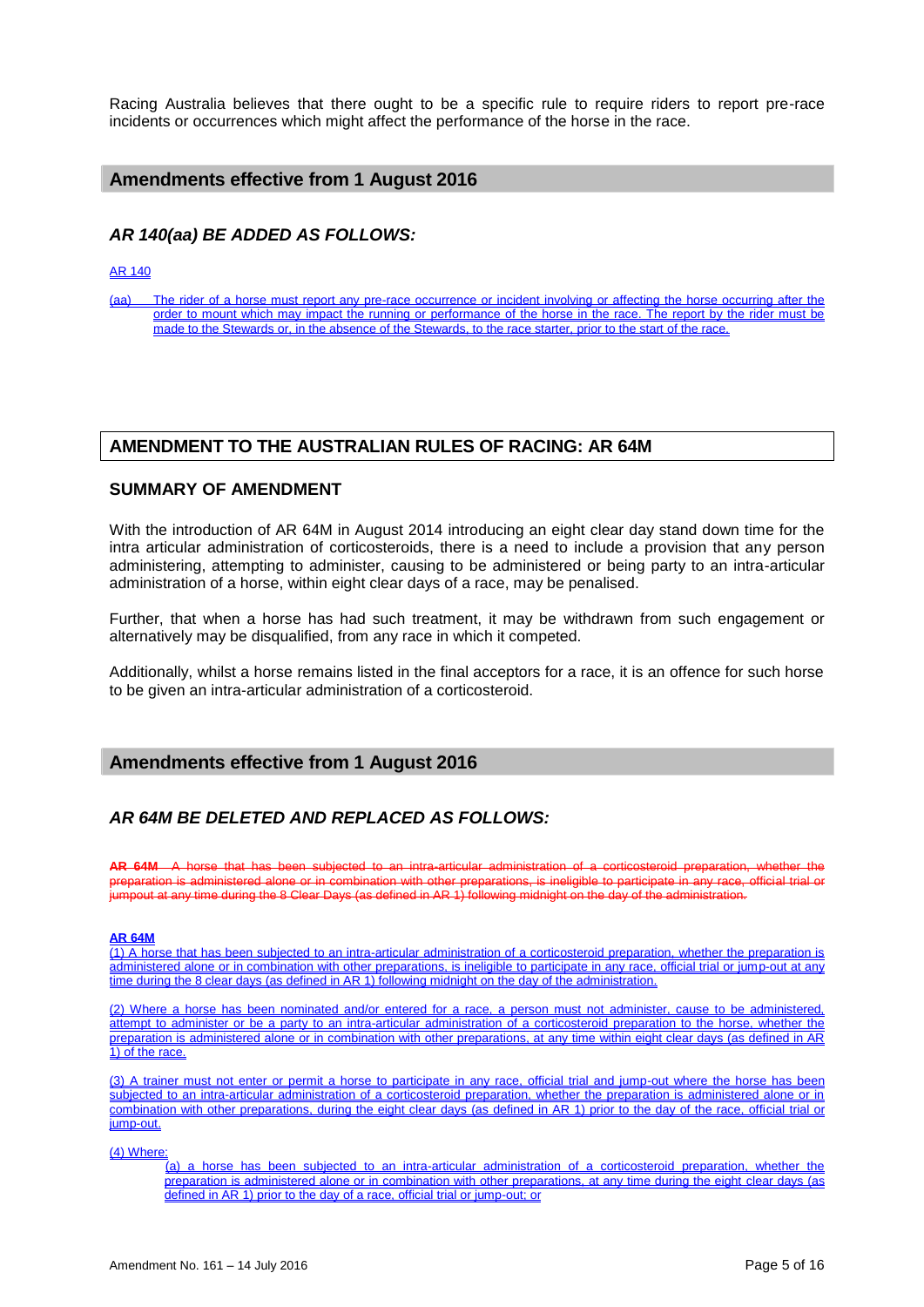(b) the Stewards reasonably suspect that there has been such an administration (as referred to in (a) above),

the Stewards may order the withdrawal of the horse from the relevant race, official trial or jump-out.

(5) Any person who breaches AR 64M(2), or trainer who breaches AR 64M(3), commits an offence and may be penalised.

*Note: For the purpose of AR 64M and by way of example, if a horse was subjected to an intra-articular administration at any time on a Monday (1st day of month), that horse would be ineligible to race until the Wednesday in the following week (10th day of month).*

## **AMENDMENT TO THE AUSTRALIAN RULES OF RACING: AR 81B & 81BB**

#### **SUMMARY OF AMENDMENT**

Racing Australia believes that the full spelling of prohibited substances MDMA and MDEA needs to be corrected in the rules.

#### **Amendments effective from 1 August 2016**

#### *AR 81B & 81BB BE AMENDED AS FOLLOWS:*

**AR 81B** The following substances and/or their metabolites, artifacts and isomers are declared as banned substances in riders when present in a urine sample (unless otherwise stated) at a concentration above the applicable cut-off level:

… All stimulants – substances in this group include, but are not restricted to, Amphetamine (150μg/L): Methylamphetamine (150μg/L): Methylenedioxyamphetamine (MDA) (150μg/L): Methylenedioxyethylamphetamine (MDEA) (150μg/L): Methelenedioxymethylamphetamine (MDMA) (150μg/L): Methylphenidate (0μg/L): Modafinil (0μg/L): Cocaine (100μg/L): Ephedrine (10,000μg/L).

…

**AR81BB** The following substances and/or their metabolites, artefacts and isomers are declared as banned substances in horse handlers when present in a urine sample (unless otherwise stated) at a concentration above the applicable cut-off level:

… All stimulants – substances in this group include, but are not restricted to, Amphetamine (150μg/L); Methylamphetamine (150µg/L): Methylenedioxyamphetamine (MDA) (150µg/L);<br>
Methylenedioxmyethylamphetamine (MDEA) (150µg/L): Methylenedioxyr Methylenedioxymethylamphetamine (MDMA) (150µg/L): Methylphenidate (0µg/L): Modafinil (0µg/L): Cocaine (100µg/L): Ephedrine (10,000µg/L).

…

## **AMENDMENT TO THE AUSTRALIAN RULES OF RACING: AR 134B**

#### **SUMMARY OF AMENDMENT**

Racing Australia considers that the current rules do not adequately address the situation where a horse obtains an unfair advantage over other horses at the start of a race. The current rule AR 134A focuses on a horse which is denied a fair start (rather than a horse which obtains an unfair advantage), and AR 139 allows the stewards to void a race where appropriate.

Racing Australia believes that it is necessary to have flexibility within the rules to enable the stewards to declare a horse which obtains an unfair start a non-starter, rather than for the focus to be on the horses which were disadvantaged at the start (or for the race to be voided). The power to declare a horse which obtains an unfair advantage a non-runner would:

a. allow the horse to be removed from the placings;

b. return bets placed to punters who backed the horse, and order win/place deductions;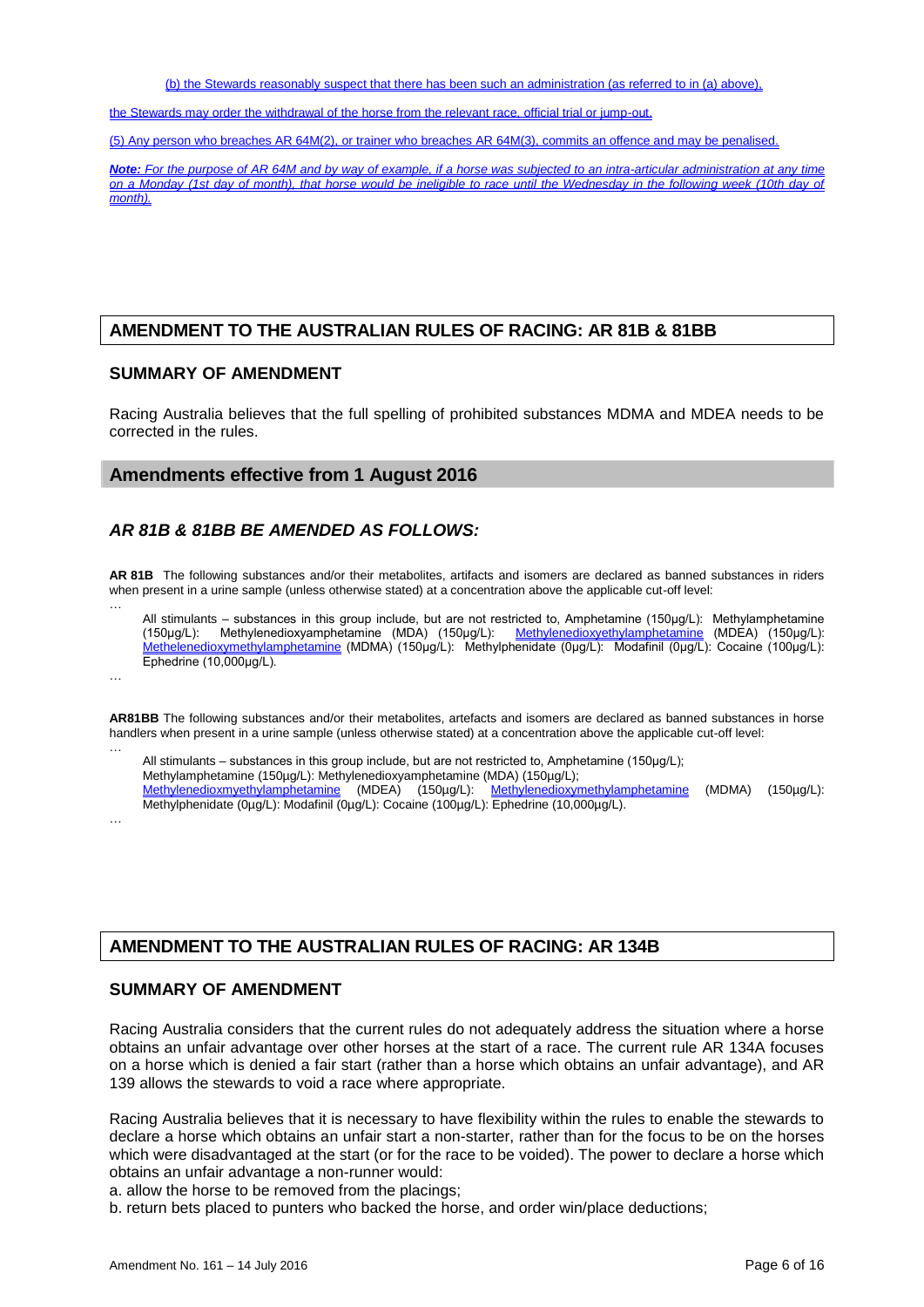c. remove the undesirable option of potentially voiding a race which disadvantages all parties.

It follows that such flexibility would allow the stewards to deal with the real issue in the race, being the horse which received an unfair advantage, and would lead to a better result for participants and punters.

Racing Australia believes that there is a significant gap in the current regime which needs to be addressed in the interests of participants, punters, and consistency amongst stewards.

#### **Amendments effective from 1 August 2016**

#### *AR 134B BE ADDED AS FOLLOWS:*

**AR 134B** If in the opinion of the Stewards, or any other person exercising delegated power of the Principal Racing Authority, a horse obtains an unfair advantage at the start of a race, the Stewards may declare such a horse to be a non-starter and may make such order regarding betting as provided for separately in the Rules of Betting.

#### **AMENDMENT TO THE AUSTRALIAN RULES OF RACING: AR 1, 1A, 46A, 63 & 92(2)**

#### **SUMMARY OF AMENDMENT**

Racing Australia believes that Restricted Listed races should be placed on an equal pairing to Listed races in regard to eligibility. (Restricted Listed races are races held by sales companies for horses sold exclusively through their companies eg, Magic Millions.)

Restricted Listed races are judged under the same processes as Listed races and many outperform these levels. The prizemoney levels are high, as much as \$2 million.

It is essential that Restricted Listed races have equivalency with Listed races.

#### **Amendments effective from 1 August 2016**

#### *AR 1 DEFINITION OF 'GROUP AND LISTED RACES' BE AMENDED AS FOLLOWS:*

**"Group and Listed Races"**, for races run in Australia, shall mean those races which are published in the schedule of races described as "Group and Listed Races" by the Australian Racing Board.

**"Group Races, Listed Races and Restricted Listed Races"**, for races run in Australia, shall mean those races which are published in the schedule of races described as "Group Races, Listed Races and Restricted Listed Races" by the Australian Racing Board.

#### *AR 1A BE AMENDED AS FOLLOWS:*

**…**

**A CLASS ONE RACE** is one restricted to horses which, at the time of starting, have not won more than one race on the flat, provided that in determining the eligibility of any horse no account shall be taken of any wins in Class A, Class B or Trophy races, other than a win as a Maiden horse.

Further provided that, notwithstanding the foregoing provisions, the winner of any Group or Listed race Group Race, Listed Race or Restricted Listed Race shall be ineligible.

**A CLASS TWO RACE** is one restricted to horses which, at the time of starting, have not won more than two races on the flat, provided that in determining the eligibility of any horse no account shall be taken of any wins in Class A, Class B or Trophy races, other than a win as a Maiden horse.

Further provided that notwithstanding the foregoing provisions, the winner of any Group or Listed race Group Race, Listed Race or Restricted Listed Race shall be ineligible.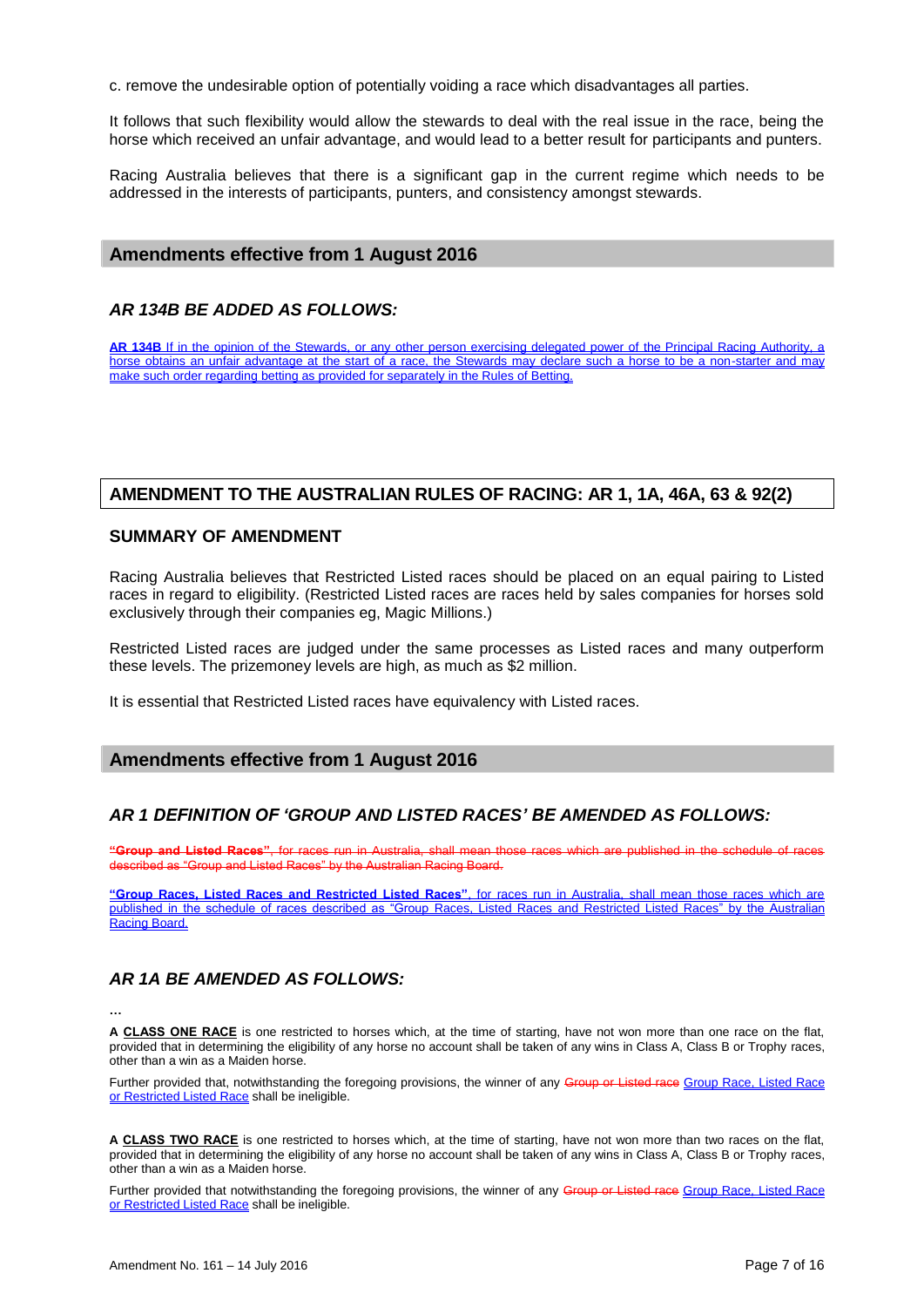**A CLASS THREE RACE** is one restricted to horses which, at the time of starting, have not won more than three races on the flat, provided that in determining the eligibility of any horse no account shall be taken of any wins in Class A, Class B or Trophy races, other than a win as a Maiden horse.

Further provided that notwithstanding the foregoing provisions, the winner of any Group or Listed race Group Race, Listed Race or Restricted Listed Race shall be ineligible.

**A CLASS FOUR RACE** is one restricted to horses which, at the time of starting, have not won more than four races on the flat, provided that in determining the eligibility of any horse no account shall be taken of any wins in Class A, Class B or Trophy races, other than a win as a Maiden horse.

Further provided that notwithstanding the foregoing provisions, the winner of any Group or Listed race Group Race, Listed Race or Restricted Listed Race shall be ineligible.

**A CLASS FIVE RACE** is one restricted to horses which, at the time of starting, have not won more than five races on the flat, provided that in determining the eligibility of any horse no account shall be taken of any wins in Class A, Class B or Trophy races, other than a win as a Maiden horse.

Further provided that, notwithstanding the foregoing provisions, the winner of either of the following races shall be ineligible:

- (a) any Group Race; or
- (b) any Listed Race or Restricted Listed Race in which horses older than 2YO could run.

**A CLASS SIX RACE** is one restricted to horses which, at the time of starting, have not won more than six races on the flat, provided that in determining the eligibility of any horse no account shall be taken of any wins in Class A, Class B or Trophy races, other than a win as a Maiden horse.

Further provided that, notwithstanding the foregoing provisions, the winner of the following races shall be ineligible:

- (a) any Group Race; or
- (b) any Listed Race or Restricted Listed Race in which horses older than 2YO could run; or
- (c) more than one Listed Race or Restricted Listed Race in which 2YOs only could run.

#### *AR 46A BE DELETED AND REPLACED AS FOLLOWS:*

- **AR 46A** Group and Listed Races are those considered by the Australian Racing Board to reflect the highest standard of racing. only Group and Listed Races which will be officially recognised for races run under these Rules and adopted from time to time by the Australian Racing Board. These races will be published in a schedule approved by the said Board.
- **AR 46A** Group Races, Listed Races and Restricted Listed Races are those considered by the Australian Racing Board to reflect the highest standard of racing. The only Group Races, Listed Races and Restricted Listed Races which will be officially recognised for races run under these Rules are those approved and adopted from time to time by the Australian Racing Board. These races will be published in a schedule approved by the said Board.

#### *AR 63 BE DELETED AND REPLACED AS FOLLOWS:*

**AR 63** The nominator of a horse for a Group or Listed Race who decides that his horse will not start in such race shall immediately after that decision is made withdraw the horse from the race concerned.

**AR 63** The nominator of a horse for a Group Race, Listed Race or Restricted Listed Race which is to be run within the next 30 days who decides that his horse will not start in such race shall withdraw the horse from the race concerned immediately after that decision is made.

## *AR 92(2) BE AMENDED AS FOLLOWS:*

#### **APPRENTICES' ALLOWANCES**

**AR 92** 

(2) For races run in a Metropolitan Area as defined by the Local Rules of any Principal Racing Authority:

If he has not ridden 20 winners on the flat in a Metropolitan Area 3kg If he has not ridden 50 winners on the flat in a Metropolitan Area 2kg If has not ridden 80 winners on the flat in a Metropolitan Area 1.5kg

Provided that for the purposes of this rule a winning ride in a Group or Listed race Group Race, Listed Race or Restricted Listed Race shall be deemed to be a winning ride in a Metropolitan area. [proviso added 1/1/99]

Further provided that no apprentice jockey may claim a weight allowance in any Group or Listed race Group Race, Listed Race or Restricted Listed Race.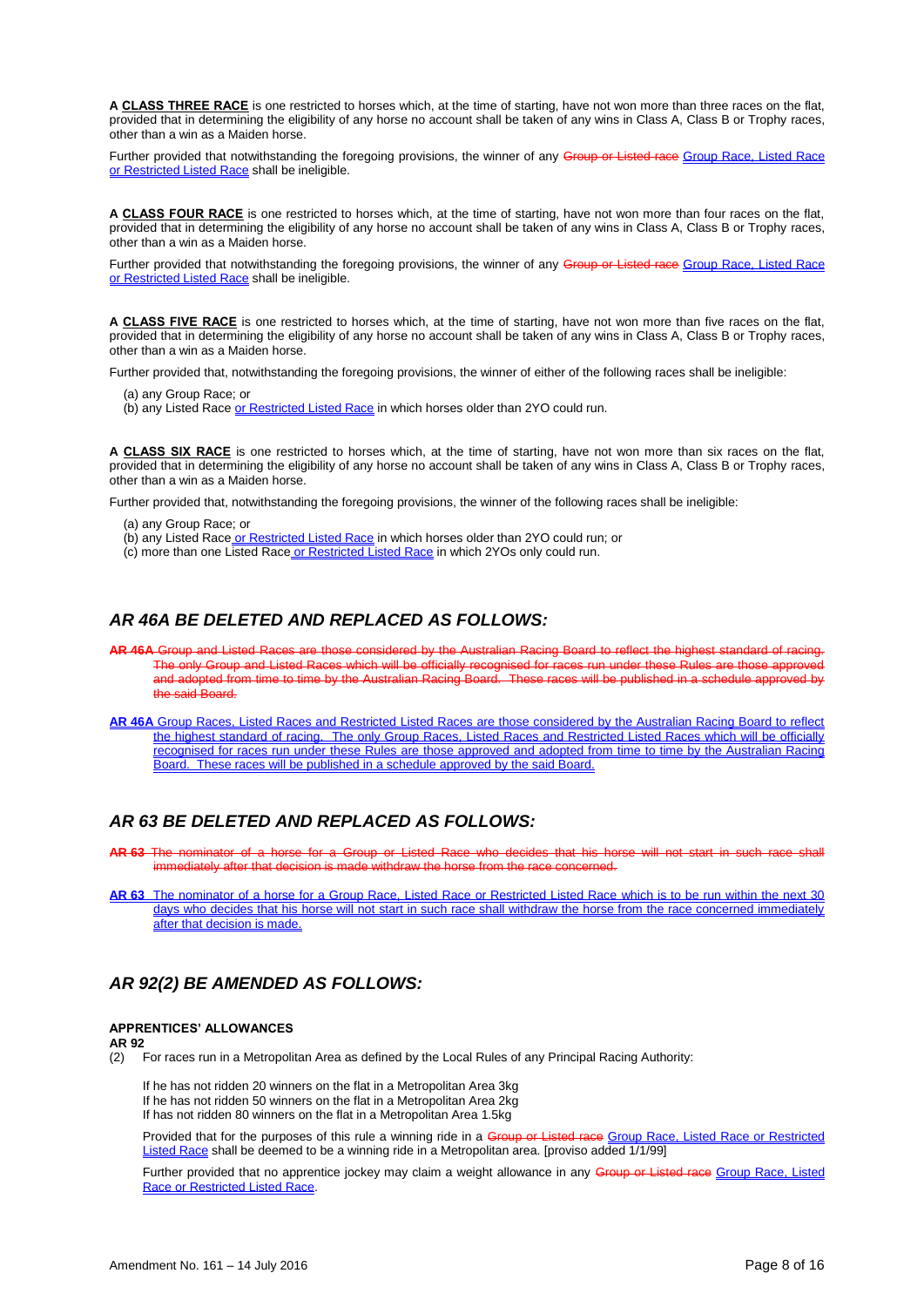Further provided that, notwithstanding the provisions of sub-rules (2), (3) and (4), an apprentice may claim a weight allowance of 4 kilograms until he has ridden 5 winners on the flat; on condition that a Principal Racing Authority may except its territory from the application of this further proviso.

## **AMENDMENT TO THE AUSTRALIAN RULES OF RACING: AR 137A(2)**

#### **SUMMARY OF AMENDMENT**

Currently, AR 137A(1)(a) requires that only "padded whips" of a design approved by the ARB may be carried in races, official trials or jump-outs.

AR 137A(2) states that "Only whips of a design and specification approved by a panel appointed by the Australian Racing Board may be carried in track work."

Accordingly, AR 137A(2) does not refer specifically to "padded whips" which ought to be the case.

Racing Australia believes that the provisions applying to whips in trackwork need to be identically described in the rules as those pertaining to races and trials.

## **Amendments effective from 1 August 2016**

## *AR 137A(2) BE AMENDED AS FOLLOWS:*

#### **AR 137A**

(2) Only padded whips of a design and specifications approved by a panel appointed by the Australian Racing Board may be carried in trackwork.

## **AMENDMENT TO THE AUSTRALIAN RULES OF RACING: AR 196(5)**

#### **SUMMARY OF AMENDMENT**

Racing Australia is fully supportive of AR 64G which includes the offence of being a party to the attempted stomach tubing of a horse and support the application of the mandatory penalty rule AR 196(5).

However, Racing Australia has concerns over a person being subjected to the minimum penalty, simply as a result of being a party to the stomach-tubing.

AR 64G(2)(d) requires the establishment of the elements of AR 64G(1) for an offence to be created and a person to be penalised. Those elements necessarily include that the horse be:

- Engaged in a race
- Stomach tubed on the day of the race
- Stomach tubed during one clear day prior to race

However, there is no need for an amendment to AR 64G as this issue is best dealt with by amending AR 196(5), which already makes it clear that the minimum penalty only applies in respect of a race.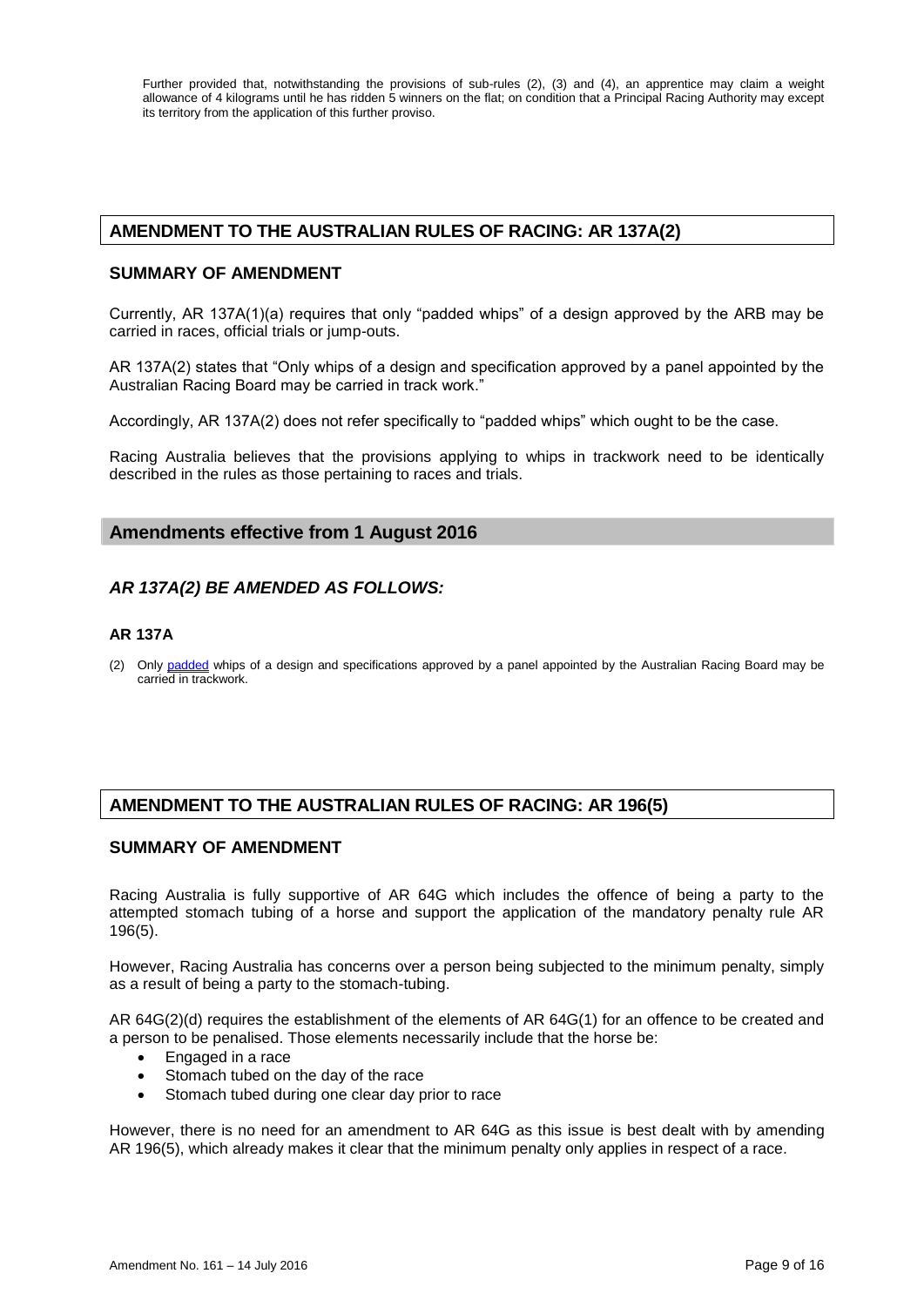## *AR 196(5) BE AMENDED AS FOLLOWS:*

#### **AR 196**

(5) Where a person is found guilty of a breach of any of the Rules listed below, a penalty of disqualification for a period of not less than the period specified for that Rule must be imposed unless there is a finding that a special circumstance exists whereupon the penalty may be reduced:

AR 64G(2) (where the stomach-tubing or attempt to stomach-tube occurred on race day or on the one Clear Day prior to race day for a horse engaged to run in a race on that race day <u>and other than where the person is not in the opinion of the</u> stewards, or any other person exercising delegated power of the Principal Racing Authority, the principal offender ) – 12 months

…

## **AMENDMENT TO THE AUSTRALIAN RULES OF RACING: AR 178A**

#### **SUMMARY OF AMENDMENT**

AR 178A currently regulates the raceday possession by persons of prohibited substances or syringes, needles, nasogastric tubes or other instruments which could be used to administer a prohibited substance to a horse or to produce an administered substance in a horse.

Whilst AR 178A makes it an offence for a trainer to bring a prohibited substance or a syringe to a race meeting, there is no specific offence under the Rules of Racing for administration on course, post-race.

Racing Australia believes that, in addition to the "possession" offences under AR 178A, it is necessary to include an "administration" offence. That is, the administration offence would go further than the possession offence and be used when a trainer (or other person) has actually administered a prohibited substance to a horse at a race meeting without the permission of the stewards.

For obvious reasons, it was deemed undesirable for trainers to bring implements or prohibited substances on course during a race meeting. From both a public perception and possible swab contamination view point, it is not desirable for a trainer to be administering a post-race prohibited substance to a horse on a racecourse or in a float/vehicle.

Custom and practice dictates that if a horse required emergency treatment before being transported back to the stable, an approach is made to the stewards and the club Veterinarian may administer any substance in a private area.

Racing Australia believes that AR 178A should be amended to make it an offence for any person, without the permission of stewards, to administer a prohibited substance to a horse post-race, on course during the course of a race meeting (or in a float/vehicle being used to transport the horse from the race meeting). The "without the permission of the Stewards" clause will allow trainers to seek permission where emergency treatments are required post-race, on a welfare basis.

The following rule amendments are proposed along with current AR 178A(3) becoming AR 178A(4) (and the references in that sub-rule being amended accordingly).

## **Amendments effective from 1 August 2016**

*AR 178A(1) & (2) BE AMENDED AS FOLLOWS: AR 178A(3) BE DELETED AND REPLACED AS FOLLOWS: AR 178A(4) BE ADDED AS FOLLOWS:*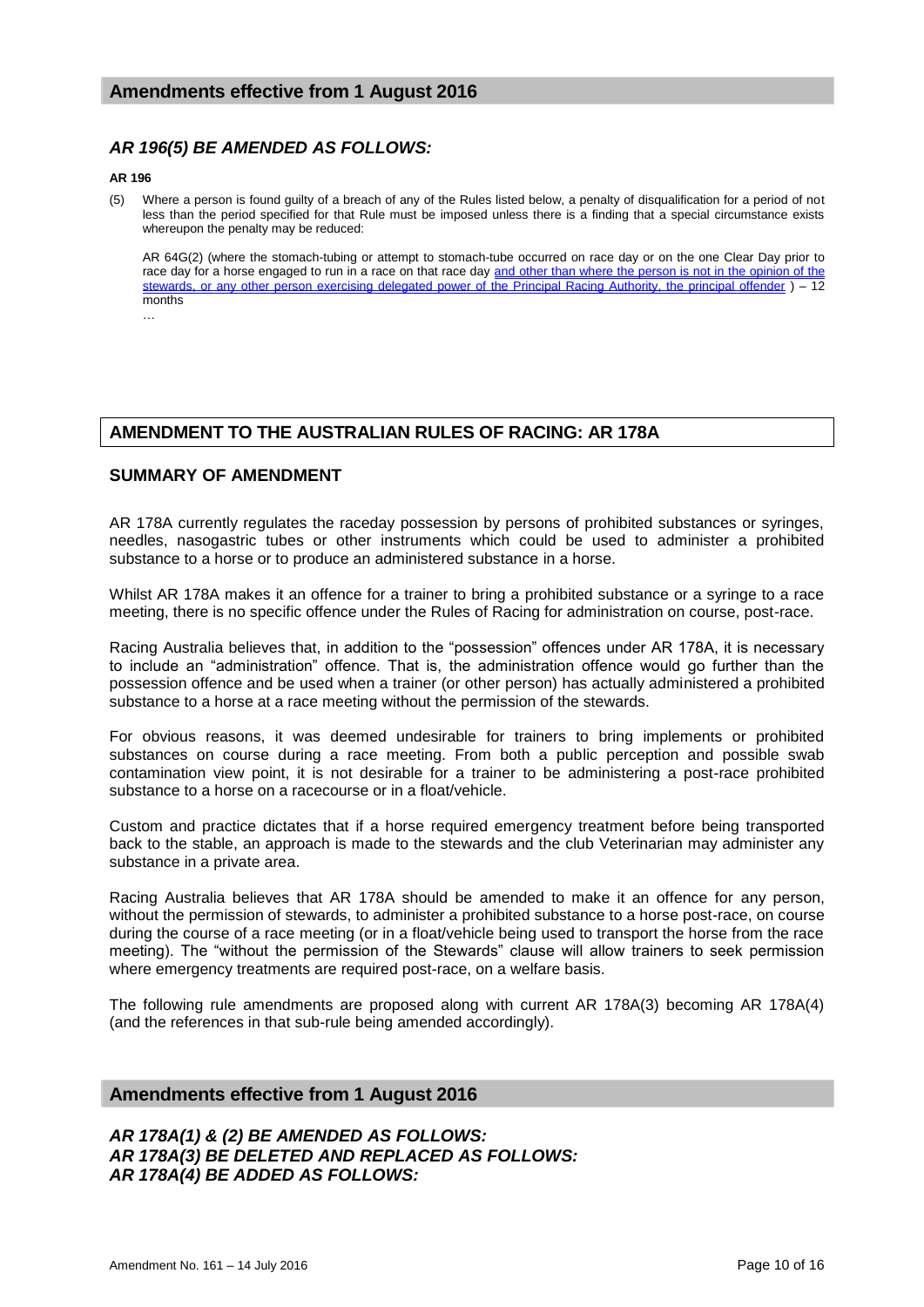#### **AR 178A**

- (1) No person, unless he has first obtained the written permission of the Stewards, shall have in his possession on a racecourse where a race meeting is being conducted or in any motor vehicle<sub>\*</sub> or horse float or other mode of transport being used for the purpose of conveying a horse or horses to and/or from a race meeting any prohibited substance or a syringe, needle, nasogastric tube or other instrument that could be used:
	- (a) to administer a prohibited substance to a horse; or
	- (b) to produce a prohibited substance in a horse.
- (2) The Stewards may at their complete discretion grant written permission for a person to have in his possession on a racecourse where a race meeting is being conducted or in any motor vehicle or horse float being used for the purpose of conveying a horse or horses to and/or from a race meeting any prohibited substance or a syringe, needle, naso-gastric tube or other instrument that could be used:
	- (a) to administer a prohibited substance to a horse, or
	- (b) to produce a prohibited substance in a horse.

The Stewards may impose terms or conditions on a permission granted under this subrule.

- A person who fails to comply with subrule (1) or with a term or condition imposed under subrule (2) is guilty of an offence, and any substances or items concerned may be confiscated.
- (3) Following the running of a horse in a race, a person must not, without the express permission of the Stewards, administer, cause to be administered, attempt to administer or be a party to the administration of a prohibited substance to that horse: (a) on the race course where the race meeting is being conducted; or
	- (b) in any motor vehicle or horse float or other mode of transport used for the purpose of conveying that horse or other horses from the race meeting.
- A person who:
	- (a) fails to comply with AR 178A(1) or with a term or condition imposed under AR 178A(2) is guilty of an offence, and any substances or items concerned may be confiscated; or
	- (b) breaches AR 178A(3) is guilty of an offence.

#### **AMENDMENT TO THE AUSTRALIAN RULES OF RACING: AR 175(j) and AR175A**

#### **SUMMARY OF AMENDMENT**

Racing Australia believes that the Rules should be amended to make it clear that a Principal Racing Authority can take action for conduct prejudicial to the image, or interests or welfare of racing and that the offence in relation to improper or insulting behaviour extends to such behaviour directed towards a Principal Racing Authority, its officials and employees.

#### **Amendments effective from 1 August 2016**

## *AR 175(j) & AR 175A BE DELETED AND REPLACED AS FOLLOWS:*

#### **AR 175**

ipal Racing Authority (or the Stewards exercising powers delegated to them) may per

Any person guilty of improper or insulting behaviour at any time towards the Committee of any Club or er thereof, or Stewards, or any official, in relation to their or his duties.

AR 175A Any person bound by these Rules who either within a racecourse or elsewhere in the opinion of the Con Club or the Stewards has been guilty of conduct prejudicial to the image, or interests, or welfare of racing may be penalised.

#### **AR 175**

The Principal Racing Authority (or the Stewards exercising powers delegated to them) may penalise:

Any person guilty of improper or insulting behaviour at any time towards the Principal Racing Authority, the Committee of any Club or Association, or Stewards, or any official or employee of the Principal Racing Authority, Club or Association, in relation to their or his duties.

**AR 175A** Any person bound by these Rules who either within a racecourse or elsewhere in the opinion of the Principal Racing Authority (or the Stewards exercising powers delegated to them) has been guilty of conduct prejudicial to the image, or interests, or welfare of racing may be penalised.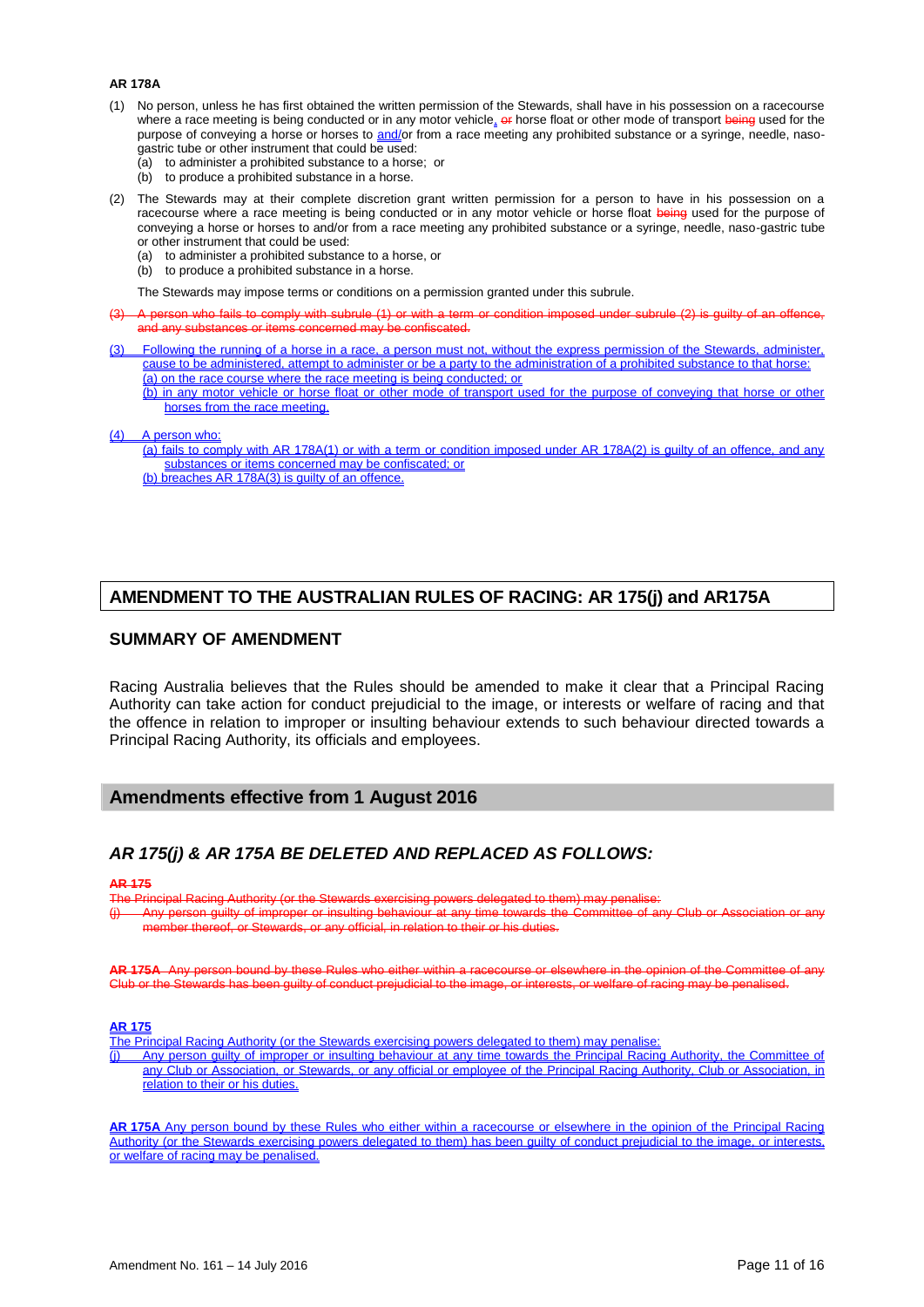## **AMENDMENT TO THE AUSTRALIAN RULES OF RACING: AR 1, 14B, 15, 54A, 64J and 64JA**

## **SUMMARY OF AMENDMENT**

Racing Australia believes that it is necessary for integrity and animal welfare purposes that Unnamed Horses and their owners be identified and subject to the Australian Rules of Racing. Traceability is the cornerstone of integrity and will also underpin the industry's drive on animal welfare standards. The fact that significant numbers of Unnamed Thoroughbreds are not regulated by any authority is unacceptable to prevailing community standards.

It should be noted that fewer than 20 Rules of Racing apply to horses prior to them being registered as racehorses. The vast majority of the rules relate to racehorses in competition and licenced persons. However, key integrity rules relating to anabolic steroids and gene doping would apply from birth as well as a requirement to account for the location and fate of Unnamed Horses.

Racing Australia aims to strengthen even further breeding and racing's transparency and accountability.

From 1 August, 2016, a foal will not be accepted into the Australian Stud Book unless Foal Ownership Declaration Forms have been submitted by all beneficial owners who agree to be bound by the Rules of Racing. Additionally, the Foal Ownership Declaration Form brings the foal under the Rules of Racing. Importantly, the Manager's Foal Ownership Declaration Form provides the location of the foal. Subsequent changes in the location of the foal/Unnamed Horse must be notified except in limited circumstances.

Racing Australia is introducing the following 7 new rules to bring foals and their owners under the Rules of Racing:

- (1) AR 1 Added definitions to Australian Rules of Racing for the registration of foals and owners.
- (2) AR 1 Amended definition to Australian Rules of Racing for the registration of foals and owners.
- (3) AR 14B New registration rule of foals and declaration of ownership.
- (4) AR 15 Registration of a horse to race which is conditional on AR 14B being complied with.
- (5) AR 54A Horse location rule enabling traceability for all horses.
- (6) AR 64J Death rule for welfare, integrity and traceability purposes.

(7) AR 64JA – Retirement or non-commencement of racing rule for welfare, integrity and traceability purposes.

#### **RACING AUSTRALIA INDUSTRY NOTICE**

#### **AR 54A – Horse location rule enabling traceability for all Horses**

#### AR 54A

- (1) The Manager of an Unnamed Horse (or his or her Authorised Agent) must disclose:
	- (a) the location of the Unnamed Horse upon request by Racing Australia and/or the relevant Principal Racing Authority, including as required under any registration, ownership transfer or other form; and
	- (b) any change in the previously notified location of the Unnamed Horse, to the satisfaction of the relevant Principal Racing Authority, within seven days of that change occurring.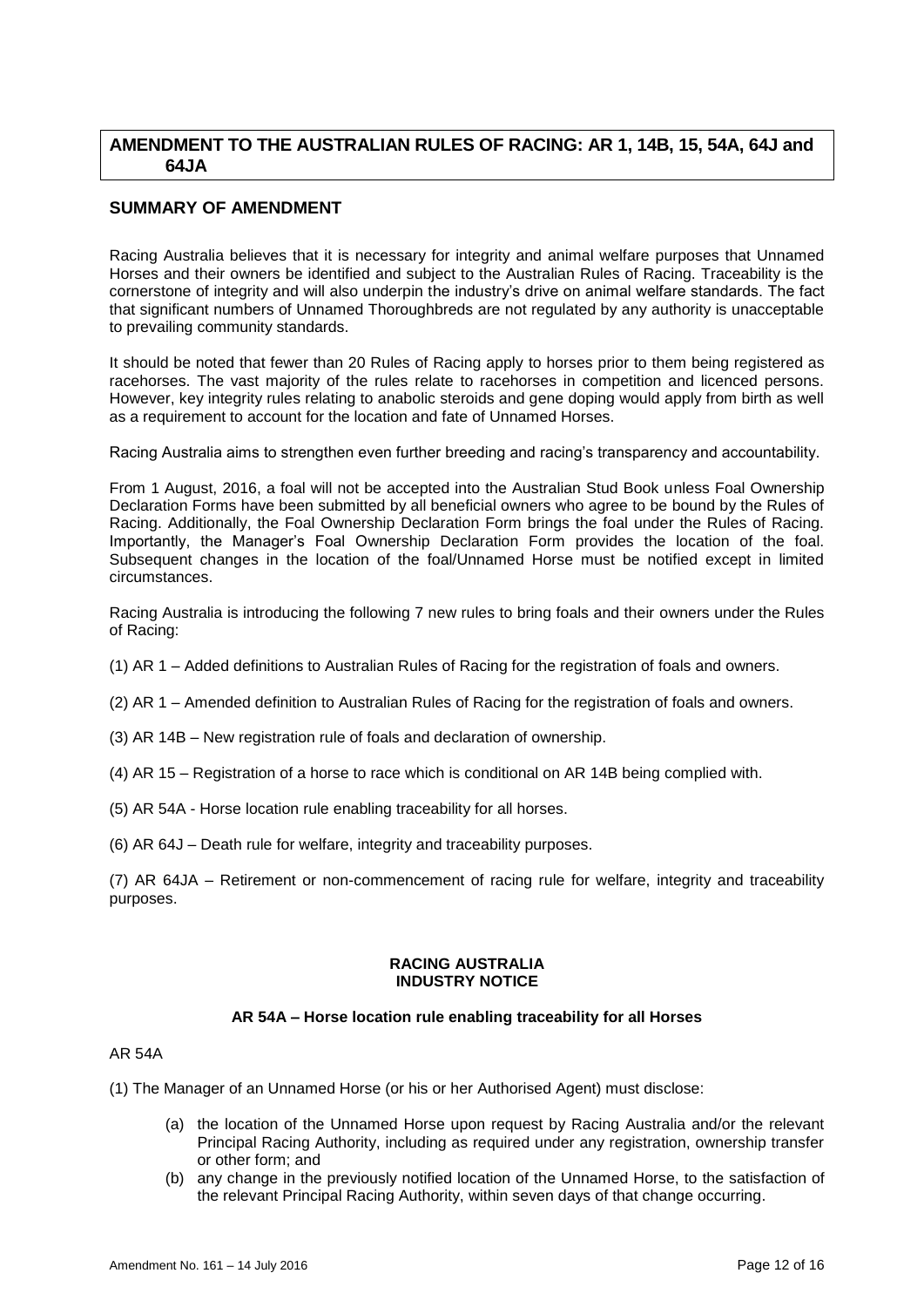(2) Any person who fails to provide details as to knowledge of the location in accordance with the provisions of the Rules may be penalised.

The Manager's Foal Ownership Declaration form will include the location of the foal/Unnamed Horse. To minimize the frequency of notifying changes to locations as required by AR 54A(1)(b), Racing Australia provides the following practice guidelines.

Notification of a change in the location of an Unnamed Horse will not be required as follows, PROVIDED that the time away from the previously notified location does not exceed 90 days:

- (i) Where an Unnamed Horse leaves for veterinary treatment
- (ii) Where an Unnamed Horse leaves for preparation for and participation in a sale
- (iii) Where an Unnamed Horse leaves to be educated

If any of the above changes in location exceed 90 days, the Manager must comply with AR 54 (1).

FURTHER;

(iv) Where a foal leaves alongside its dam which is to be covered, the Manager must comply with AR 54A(1) if the time away extends beyond the breeding season.

#### **Amendments effective from 1 August 2016**

## *AR 1 DEFINITIONS BE ADDED AS FOLLOWS:*

**"Beneficial Interest"** means a person who by agreement or other legal arrangement has the right to some profit distribution or other like benefit from ownership of a horse even though title to the horse is in another's name or any individual or group of individuals that either directly or indirectly has the power to vote or influence business decisions in respect of the horse.

**"Eligible Horse"** means a horse which is eligible to be registered under these Rules but has not yet been registered under these Rules.

**"Foal Ownership Declaration"** means the form required to be lodged by the Manager, or his or her Authorised Agent, with the Registrar within 30 days of the Mare Return lodgement. The Declaration must set out the names of each person with a Beneficial Interest in that foal from its birth to the date of the Declaration.

**"Mare Return"** means a return lodged with the Australian Stud Book for each mare declaring (a) the outcome of the mare's covering by a stallion, or (b) the decision not to have the mare covered.

**"Named Horse"** means an Eligible Horse that has been registered to race pursuant to AR 15.

**"Unnamed Horse"** means an Eligible Horse that has not been registered to race pursuant to AR 15.

## *AR 1 DEFINITION OF MANAGER BE AMENDED AS FOLLOWS:*

**"Manager"** means the first-named person recorded by the Registrar of Racehorses in the official ownership records including the Foal Ownership Declaration, Transfer or Lease (if leased) of a horse or if the horse is owned or leased by a Syndicate, the person first-named in the Certificate of Registration of the Syndicate, subject always to the provisions of AR 57(1). If the horse is owned or leased by more than one Syndicate, the first-named person appearing in the Certificate of Registration of the first-named Syndicate shall be deemed to be the manager.

## *AR 14B BE ADDED AS FOLLOWS:*

#### **AR 14B**

(a) This Rule applies to all Eligible Horses.

- (b) An Eligible Horse cannot be registered under these Rules unless, within 30 days of the Mare Return lodgement, the Foal Ownership Declaration has been lodged by the Manager, or his or her Authorised Agent, with the Registrar.
- (c) Save that in its sole and absolute discretion the Registrar may extend the time specified in subrule (b) to no greater than 90 days including but not limited to a case where a legally qualified veterinary surgeon certifies in writing that such extension is in the best interests of the health of the Eligible Horse.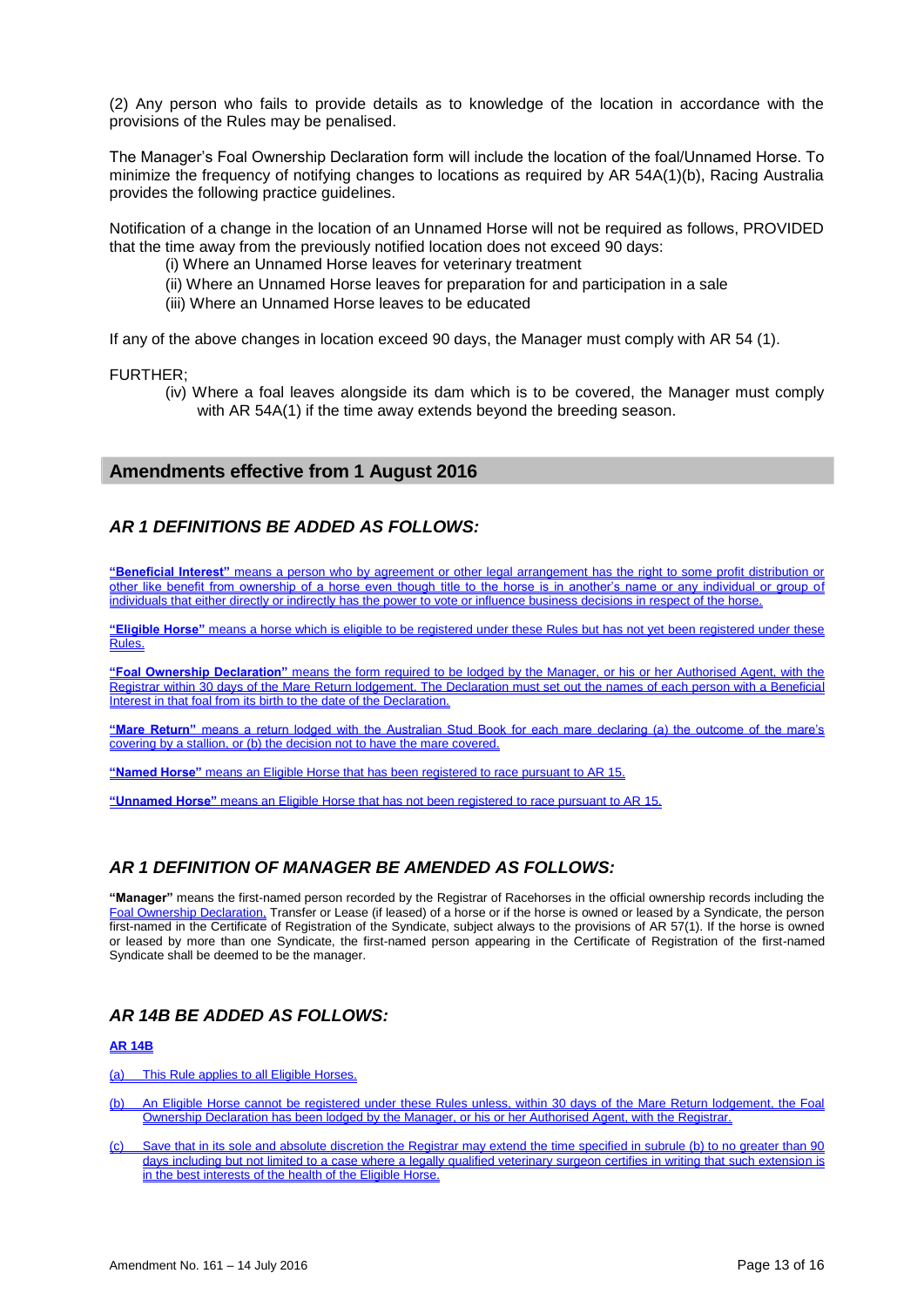- (d) Between the time specified in subrule (b) (or any extension of same) and the time an Eligible Horse is first registered under these Rules, all transfers of ownership of such Eligible Horse must be submitted by the transferee, within four weeks of each such transfer taking place, by lodging the prescribed form and paying the prescribed fee.
- (e) Any transfer of ownership application by a syndicate under subrule (d) shall be sufficient if signed by a majority of the members or by the registered manager thereof.
- (f) It is a condition precedent to any application or lodgement under this rule that the Manager, or his or her Authorised Agent, lodging the Foal Ownership Declaration or making application undertakes to be bound by these Rules and, upon action being taken in compliance with this rule (including a syndicate as applicable), the Eligible Horse and its owners thereby become subject to, and agree to be bound by, the Rules.
- (g) It is a requirement of subrule (f) that any person lodging the Foal Ownership Declaration on behalf of other persons is to warrant in writing that they have the authority to give the undertaking specified in subrule (f) on behalf of those other persons.

## *AR 15(1) BE DELETED AND REPLACED AS FOLLOWS:*

#### **AR 15**

(1) Every application to register any horse shall contain or be accompanied by the following particulars, viz:

#### **AR 15**

(1) Every application to register any horse to race, which has complied with AR 14B, shall contain or be accompanied by the following particulars, *viz.*:

## *AR 54A BE ADDED AS FOLLOWS:*

#### **AR 54A**

(1) The Manager of an Unnamed Horse (or his or her Authorised Agent) must disclose:

- (a) the location of the Unnamed Horse upon request by Racing Australia and/or the relevant Principal Racing Authority, including as required under any registration, ownership transfer or other form; and
- (b) any change in the previously notified location of the Unnamed Horse, to the satisfaction of the relevant Principal Racing Authority, within seven days of that change occurring.

(2) Any person who fails to provide details as to knowledge of the location in accordance with the provisions of the Rules may be penalised.

## *AR 64J BE DELETED AND REPLACED AS FOLLOWS:*

#### **AR 64J**

- Upon the death of a horse which had not been retired, the trainer or his or her authorised agent must report the occurrence to the relevant Principal Racing Authority or their agent as soon as practicable.
- In the event of the deceased horse being included in a current stable return the trainer must as soon as practicable lodge an amended stable return in relation to the death.
- (3) Any person who fails to comply with the provisions of sub-rules (1) or (2) commits a breach of these Rules unless he or she proves to the satisfaction of the Stewards that he or she was not aware, and could not reasonably have been aware, of the .<br>death of the horse.

#### **AR 64J**

- (1) Upon the death of a Named Horse, which has not been retired from racing pursuant to AR 64JA, the Manager, or his or her Authorised agent, must, within 24 hours of the horse being deceased, notify Racing Australia by lodging the Death Notification form prescribed by Racing Australia and must not dispose of the horse without the written approval of the relevant Principal Racing Authority unless a veterinary certificate as to cause of death is provided.
- (2) Upon the death of an Unnamed Horse, the Manager, or his or her Authorised agent must, within 48 hours of the horse being deceased, notify Racing Australia by lodging the Death Notification form prescribed by Racing Australia.
- (3) Any person who fails to comply with the provisions of sub-rules (1) or (2) commits a breach of these Rules unless he or she proves to the satisfaction of the Stewards that he or she was not aware, and could not reasonably have been aware, of the death of the horse.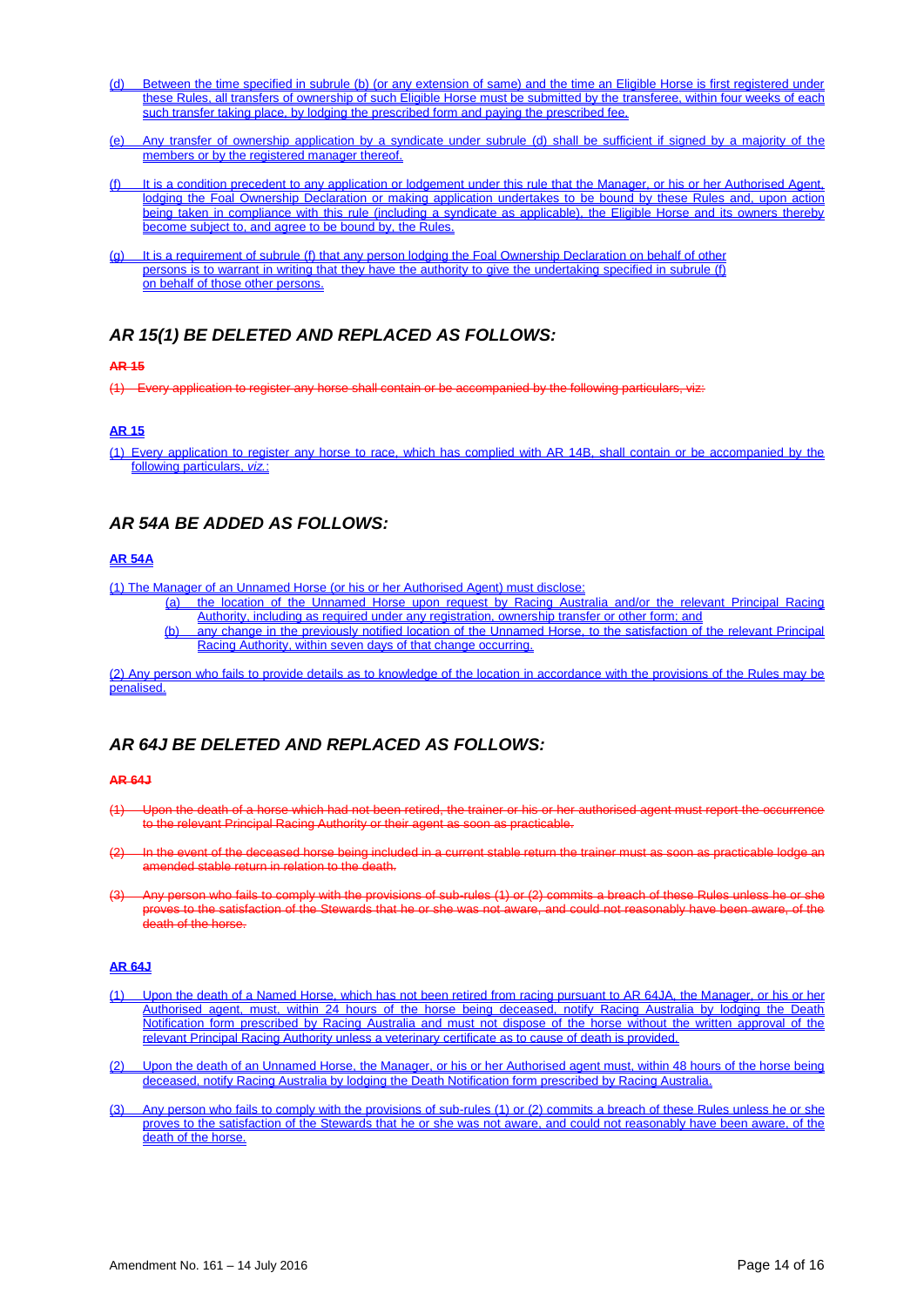## *AR 64JA BE DELETED AND REPLACED AS FOLLOWS:*

#### **AR 64JA**

- (1) Where a horse has been retired from racing, the Manager (as defined in AR 1) of the horse at time of its retirement must within one month of the horse's retirement, notify the Registrar by lodging the relevant form prescribed by the Registrar.
- Where a form has been lodged in accordance with AR 64JA(1), the retired horse will cease to be registered and is ineligible to race unless it is re-registered.
- Where a horse ceases to be registered under this Rule, the horse may not be re-registered except with the permission of the Stewards.
- Any person who fails to comply with AR 64JA(1) commits a breach

#### **AR 64JA**

- (1) Where a decision has been made to retire, or not commence racing an Eligible Horse, the Manager, or his or her Auth Agent, of the horse at the time of that decision must, within one month of that decision, notify the Registrar by updating the Stable Return or lodging the relevant Retirement form prescribed by Racing Australia.
- (2) Where a form has been lodged in accordance with AR 64JA(1), the horse will cease to be eligible to race or to be trained and is ineligible to race or to be trained unless it is reinstated to race or to be trained.
- (3) Where a horse ceases to be eligible to race or to be trained under this Rule, the horse may not be reinstated to race or to be trained except with the express permission of the Stewards.
- (4) Any person who fails to comply with AR 64JA(1) or (3) commits a breach of these Rules and may be penalised.

#### **RACING AUSTRALIA INDUSTRY NOTICE**

#### **Screening Limits for Therapeutic Substances**

#### **Amendments effective from 1 July 2016**

For the purpose of AR 178EA, it is hereby notified that screening limits applicable to the following therapeutic substances, as approved by the Australian Racing Board, are set out as follows (new items in blue):

- acepromazine 0.02 nanograms per millilitre (ng/mL) in plasma
- acepromazine 10ng/mL of the 2-(1-hydroxyethyl) promazine sulphoxide metabolite in urine
- betamethasone 0.20ng/mL in urine
- butorphanol 0.01ng/mL in plasma
- butorphanol 1ng/mL in urine
- carprofen 100ng/mL in plasma
- carprofen 100ng/mL in urine
- dantrolene 1ng/mL of the 5-hydroxydantrolene metabolite in unhydrolysed urine
- detomidine 0.02ng/mL of the 3'-hydroxydetomidine metabolite in plasma
- detomidine 2ng/mL of the 3'-hydroxydetomidine metabolite in urine
- $\bullet$  dexamethasone  $-0.2$ ng/mL in urine
- diclofenac 50ng/mL in urine
- dipyrone 1000ng/mL of the 4-methylaminoantipyrine metabolite in urine
- $\bullet$  eltenac 50ng/mL in urine
- flunixin 1ng/mL in plasma
- flunixin 100ng/mL in urine
- frusemide 0.1ng/mL in plasma
- frusemide 50ng/mL in urine
- hyoscine butylbromide (or n-butylscopolammonium) 0.05ng/mL in plasma
- hyoscine butylbromide (or n-butylscopolammonium) 25ng/mL in urine
- ipratropium 0.25ng/mL in urine
- ketoprofen 100ng/mL in urine
- lignocaine 0.05ng/mL in plasma